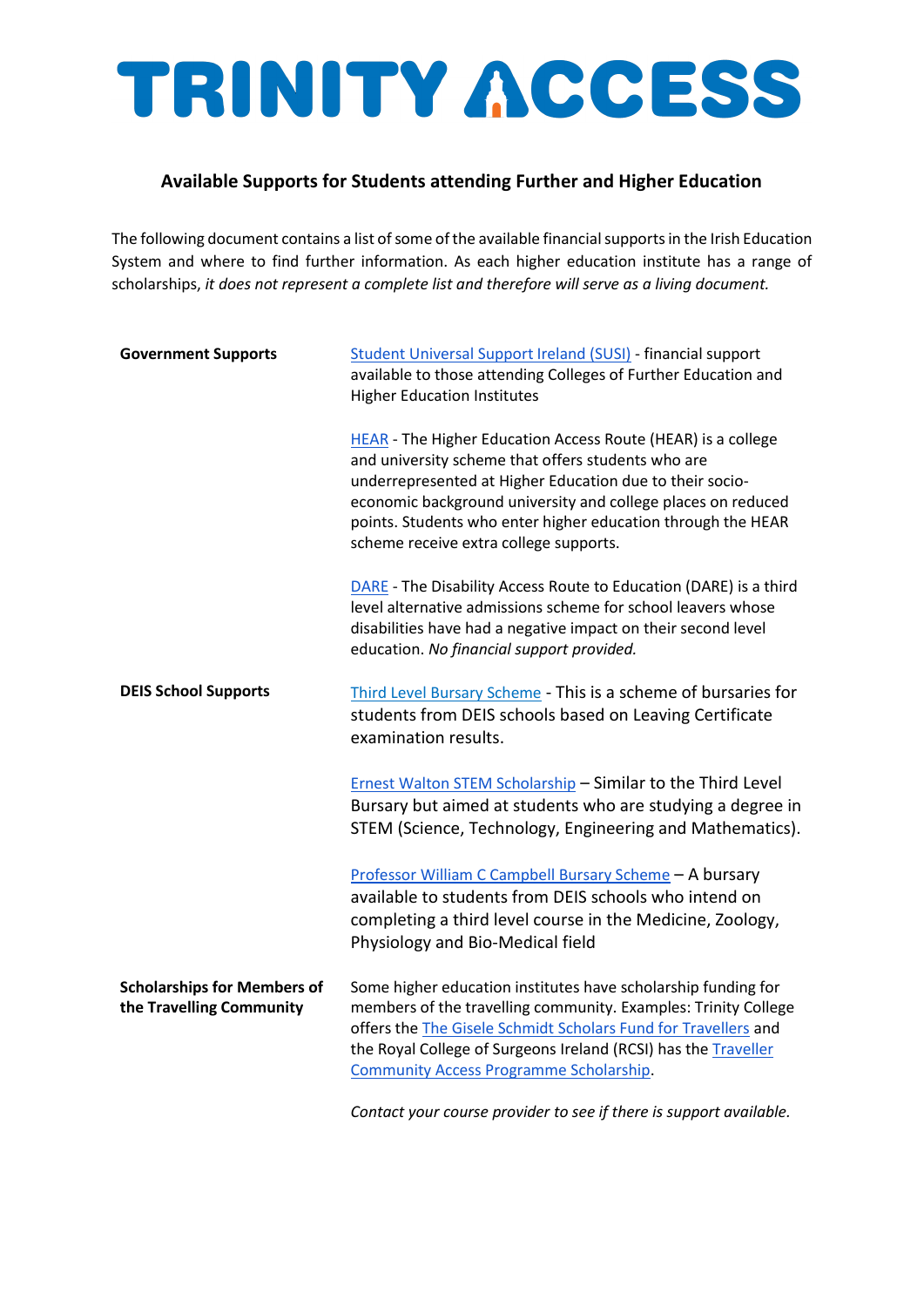#### **Scholarships & Grants for Asylum Seekers / Refugees**

Student Grant Scheme for Asylum Seekers - The Student Support Scheme for people in the International Protection System provides financial grants for students who are in the protection system or at the leave to remain (but not deportation order) stage.

[Irish Refugee Council Education Funds](https://www.irishrefugeecouncil.ie/Listing/Category/education) - The fund provides financial assistance to people in the protection process to access further education.

Sanctuary Scholarships - many institutions offer sanctuary scholarships to asylum seekers and refugee students pursuing an undergraduate degree. See the website of the institution you are applying to for the most up to date information.

Further information can be found in [this booklet](https://www.irishrefugeecouncil.ie/Handlers/Download.ashx?IDMF=7dcb5107-13f1-4aec-9baa-e2d82d07929e) produced by the Irish Refugee Council.

**Other Scholarships to apply for while in Secondary School** [All Ireland Scholarship Scheme](https://www.gov.ie/en/service/third-level-scholarships/#all-ireland-scholarship-scheme) - eligible students are first-time Leaving Certificate students who have been exempt from paying the Leaving Certificate exam fee and who have attended non-fee paying post primary schools.

[Naughton Foundation Scholarship](https://www.thenaughtonfoundation.com/scholarships) - scheme of scholarships to promote the study of engineering, science and technology at third level by students in Ireland. Each year from February to May, Leaving Certificate students can apply for a scholarship if they intend on studying science, engineering or technology at third level that year.

Sports Scholarships - Most Higher Education Institutes offer scholarships to students who are elite athletes. For more information, check out the scholarship page on the institution you are applying to.

Music Scholarships - Many Higher Education Institutes offer scholarships to students who excel in music. For more information, check out the scholarship page on the institution you are applying to.

[Gerard Byrne Bursary](https://www.ncbi.ie/gerard-byrne-bursary/) - NCBI is keen to remedy the low levels of students who are blind or vision impaired attending third-level education by offering financial support through the Gerard Byrne Bursary.

*\*\*This is not an exhaustive list. Please research the scholarship page on the institution you are interested in applying to in order to ensure the most up to date information.*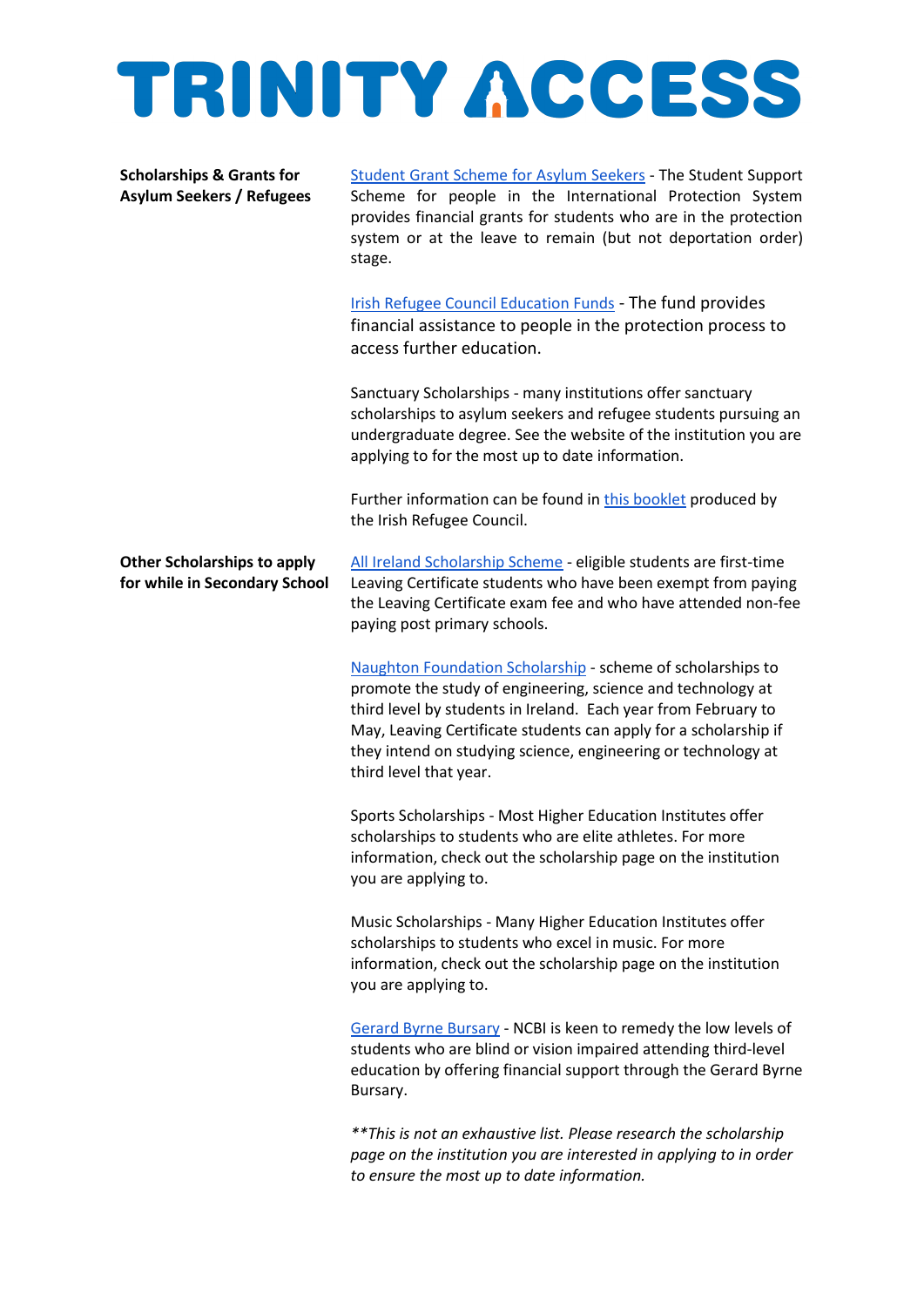**Scholarships and Funding to apply for while** *in* **Further and Higher Education Institute**

Further and Higher Education Institutes will have their own funding and scholarships available. There are scholarships available for a range of cohorts of students including, but not limited to, asylum seekers, athletes, musicians, STEM, women in STEM, financial hardship, performing arts,

For the most up to date information, see the scholarships or financial support sections of the institution's website.

Look out for:

[1916 Bursary](https://hea.ie/funding-governance-performance/funding/student-finance/1916-bursary-fund/) -The bursary aims to provide support for economically disadvantaged students from groups traditionally underrepresented in higher education, including:

- Socio-economic groups that have low participation in higher education (i.e. demonstrated by either highest level of SUSI or DSP means tested Social Welfare payment)
- First Time Mature Students
- Students with a disability, particularly students with a physical/mobility impairment or students with a sensory disability, students who are deaf/hard of hearing and blind/visually impaired students.
- Irish Travellers
- Entering on the basis of a further education award
- Lone parents with a DSP means tested Social Welfare payment
- Ethnic minorities (including programme refugees and persons from other ethnic minority groups lawfully present in the State who meet the definition of student in section 14 of the Student Support Act 2011 and regulation 5 of the Student Support Regulations 2017. S.I No. 126 of 2017.

Student Assistance Fund (SAF)\* - The Student Assistance Fund provides financial support to full or part-time students who are experiencing financial difficulties while attending college. Students can apply for the Student Assistance Fund to help with either temporary or ongoing financial difficulties.

*\*Contact student services in your institution to find out more.*